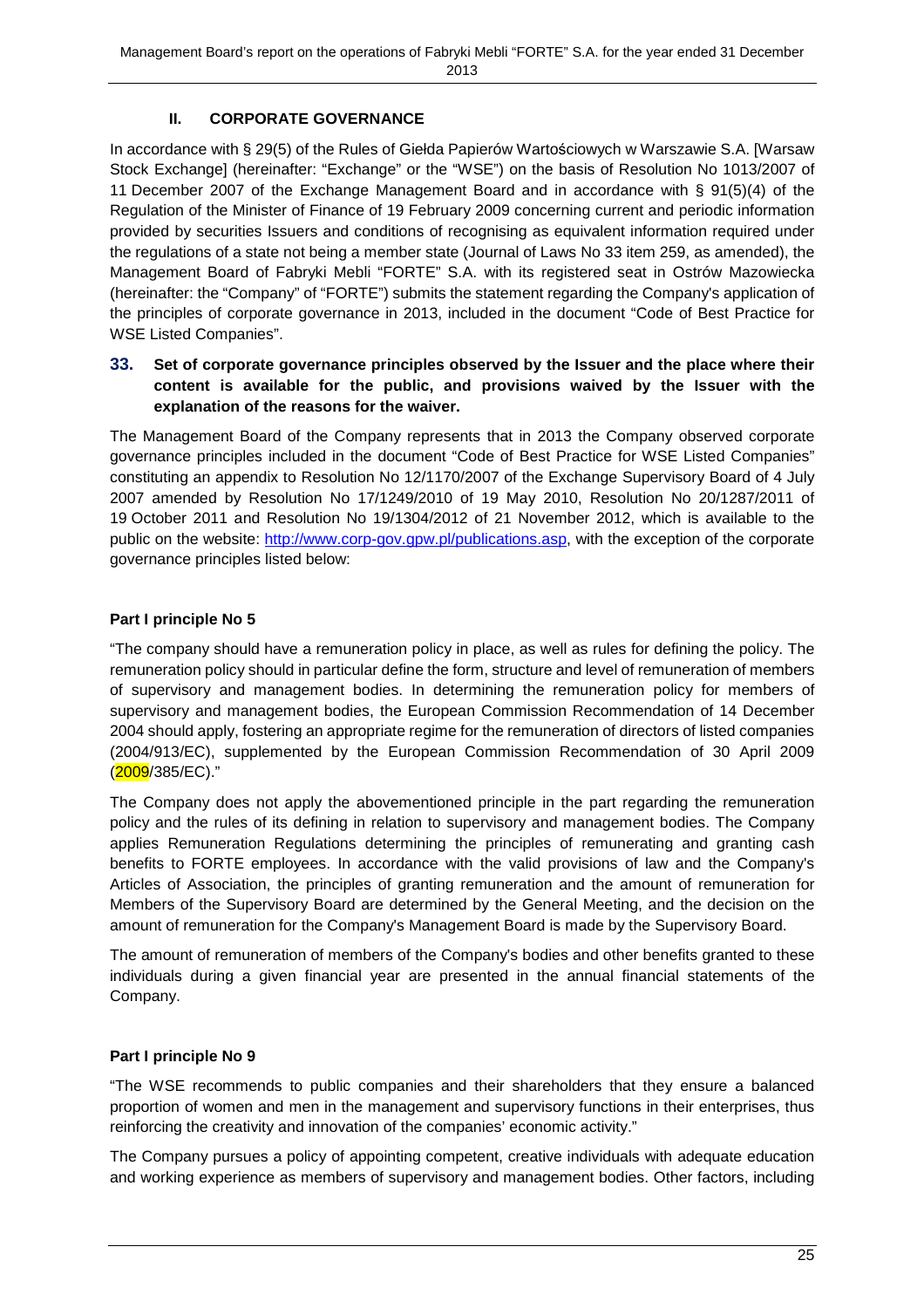gender, may not be a factor in the abovementioned scope. FORTE does not consider it legitimate to introduce regulations based on predetermined parity with regards to gender, and the decisions regarding the choice of individuals supervising and managing the Company are made by the Company's eligible bodies.

# **Part I principle No 12**

"The Company should enable its shareholders to exercise the voting right during a general meeting either in person or by proxy, outside the venue of the general meeting, with the use of electronic means of communication."

According to the Company, the manner of holding previous General Meetings sufficiently enables shareholders to participate in the General Meeting and to exercise their rights in this scope. Taking into consideration the costs related to ensuring the participation of shareholders in the General Meeting with the use of means of electronic communication as well as the risks and scarce experience of the market in the scope, the Company decided in 2013 not to enable its shareholders to participate in the General Meeting with the use of electronic means of communication. As the use of modern technology becomes more widespread and adequate safety level of their application is ensured, the Company will consider applying this principle in practice.

# **Part II principle No 1 item 9a**

"The Company operates a corporate website and, apart from information required by law, places on it (...) the record of the proceedings of the general meeting, in the form of audio or video."

According to the Management Board, the history of the previous General Meetings of FABRYKI MEBLI "FORTE" S.A. does not require making and placing on the website the record in the form of audio or video. The General Meetings take place in the registered seat of the Company, and therefore participation in them is not hindered in any manner for Shareholders interested in the proceedings. Moreover, in accordance with binding provisions, the Company places on its website the notice of the General Meeting together with the agenda, draft resolutions and any required documentation and announces it to the public in the form of a current report. The proceedings of the General Meeting are recorded in detail in the form of notarial minutes. Additionally, publishing required current reports and posting relevant information on the Company's website enables Shareholders to review all material information regarding the General Meetings. Such principles guarantee transparency of the proceedings of the General Meetings, and will ensure their full and actual record. The Company does not exclude the possibility of applying the abovementioned principle in the future.

## **Part II principle No 2**

"The Company ensures operation of its website in English, at least in the scope indicated in part II item 1."

The abovementioned principle is applied in the Company in part. The Company places on its website the main information regarding the Company and its offer in English, German and Russian. Although it does not include all the information enumerated in part II principle No 1, the Company does not consider it justified to present it in such scope. Due to the current structure of shareholders and the scope of activities of the Company, the Company's Management Board does not consider it justified to bear additional costs related to the strict implementation of the said principle.

## **Part IV principle No 10**

"The Company should enable its shareholders to participate in the General Meeting using electronic means of communication in the following manner:

1) real-time transmission of the general meeting,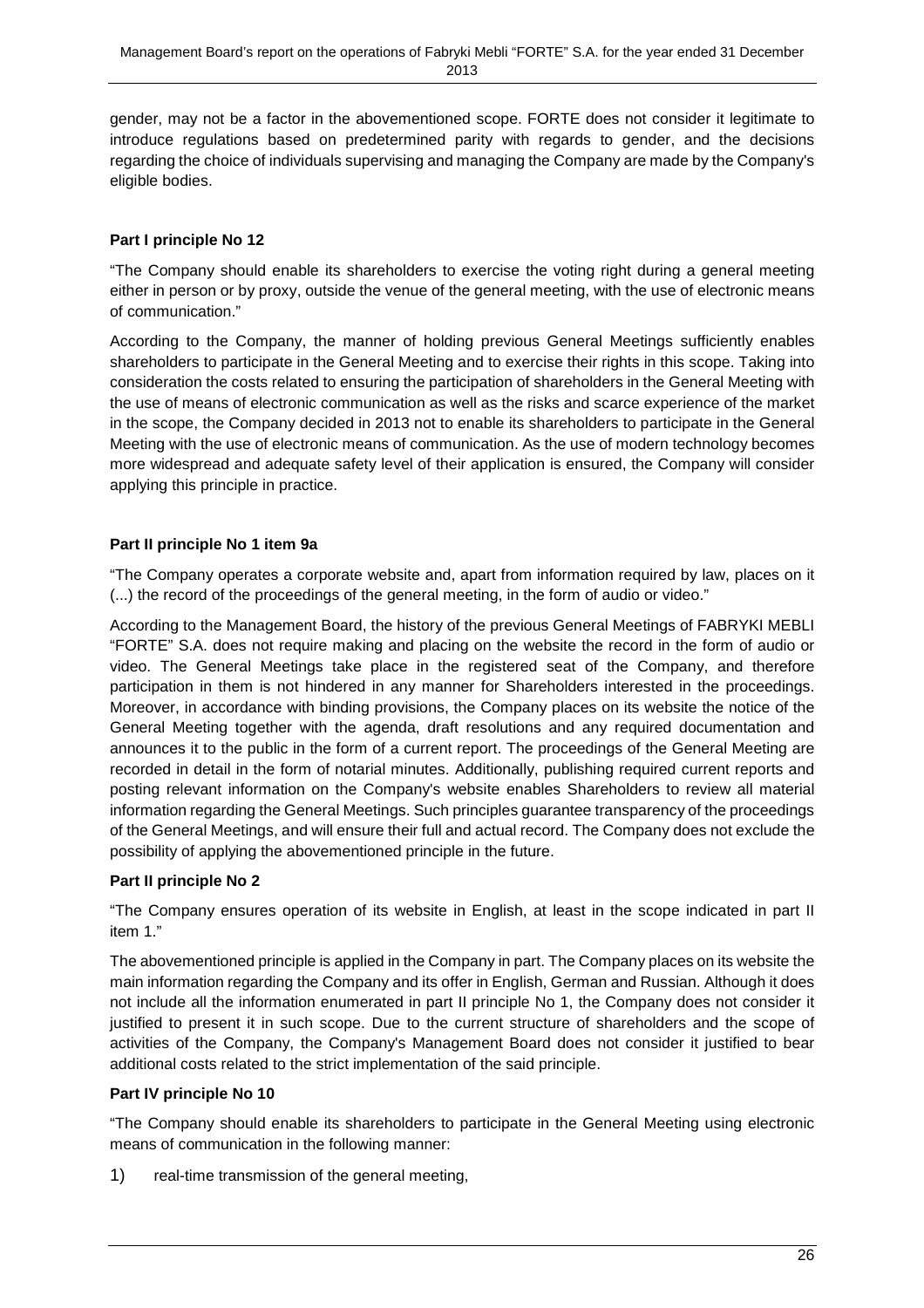2) real-time bilateral communication where shareholders may take the floor during the general meeting from a location other than the location of the general meeting."

In accordance with binding provisions, the Company places on its website the notice of the General Meeting together with the agenda, draft resolutions and any required documentation and announces it to the public in the form of a current report. The proceedings of the General Meeting are recorded in detail in the form of notarial minutes. Additionally, publishing required current reports and posting relevant information on the Company's website enables Shareholders to review all material information regarding the General Meetings.

Taking into consideration the lack of a developed market practice, organising the General Meeting with the use of electronic means of communication bears significant risks of both legal and technical nature. The applicable provisions of law do not determine the status of a shareholder participating in the General Meeting with the use of electronic means of communication, despite not taking part in the voting, which gives rise to additional doubts and may expose both the Company and the shareholders to unnecessary legal risk.

## **34. Description of the basic characteristics of internal control and risk management systems applied by the Issuer with respect to the process of preparing financial statements and consolidated financial statements.**

The Company's Management Board is responsible for the Company's bookkeeping in accordance with the Accounting Act of 29 September 1994 (Journal of Laws of 2013, item 330, as amended) and for the internal control system and its efficiency in the process of preparing financial statements.

A Member of the Management Board responsible for financial matters supervises the process of preparing the Company's financial statements and interim reports. Both separate and consolidated statements are prepared by the employees of the Finance Office controlled by the Chief Accountant and the Member of the Management Board responsible for the Company's finances.

The process of preparing financial data for the purpose of reporting is automated, and subject to formalised operational and acceptance procedures.

The Company possesses relevant procedures for preparing financial statements which aim at ensuring the complete and correct recognition of all business transactions in a given scope. These procedures include in particular:

− adequate internal communication in the scope of preparing the process of preparing financial statements,

− detailed planning of all activities related to the preparation of the financial statements and determining a detailed activity schedule together with assigning responsibility for given actions to individual persons.

Monitoring of the completeness of economic events is additionally supported by the V-desk electronic document circulation system. This system records in particular all incoming invoices, as well as all agreements concluded by the Issuer. Access to electronic circulation of documents is granted in the scope of their competence to authorised Company staff.

The V-desk system covers the registration, factual description, posting and acceptance of invoices – in accordance with competences assigned by the Management Board.

Accepted invoices are imported to the SAP R3 operating system after prior verification of the correctness of accounting descriptions by the Accounting Office employees.

Each month after closing the accounting books, Members of the Management Board and senior executives receive reports with information which allows to analyse key financial data and operational indicators. Meetings of the Management Board with senior executives are held cyclically in order to discuss the situation of the Company divided into individual departments and areas of activity.

FABRYKI MEBLI "FORTE" S.A. keeps accounting books in the integrated SAP R/3 system, in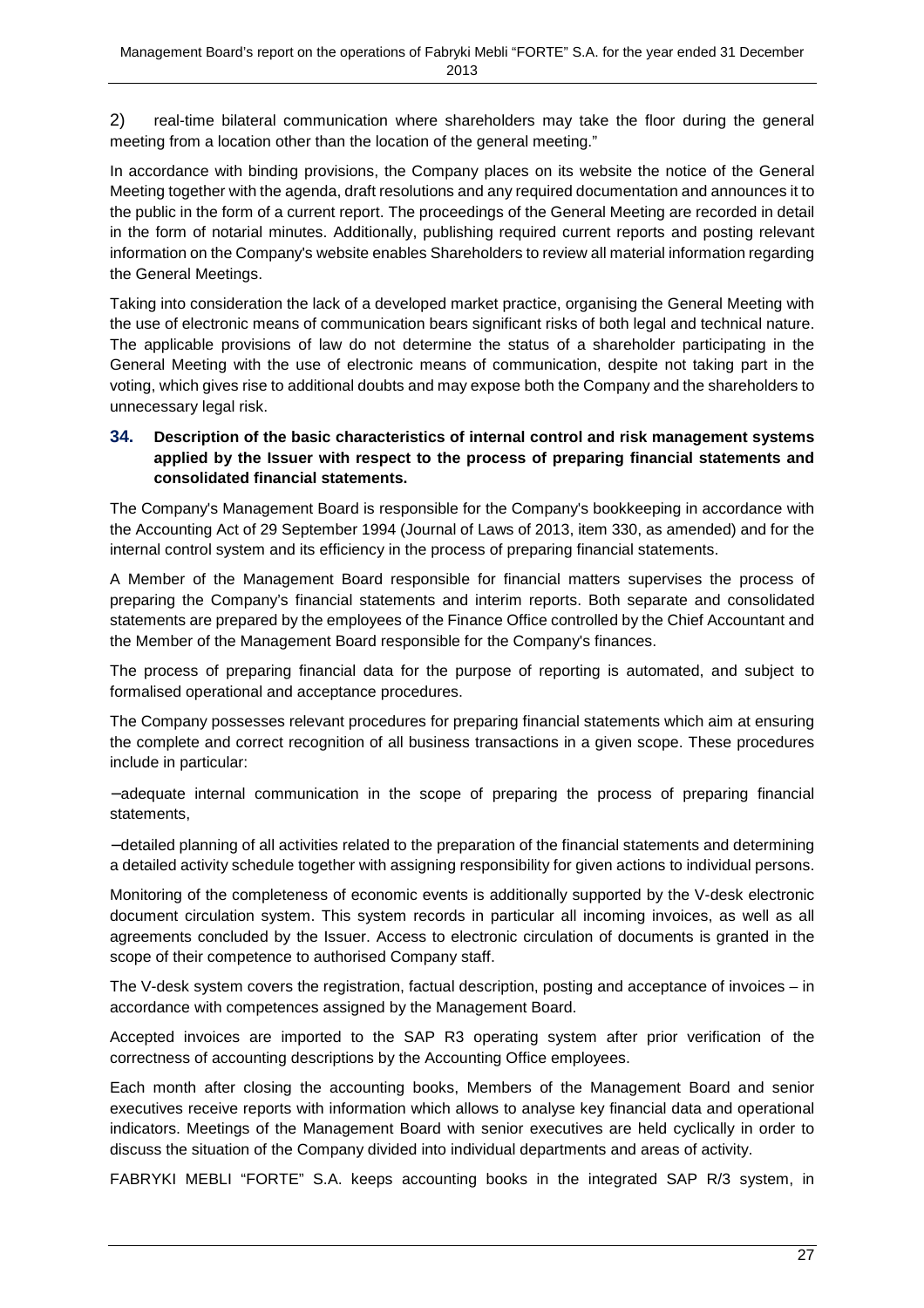accordance with the accounting policy of the Company approved by the Management Board, based on the International Accounting Standards.

The structure of the system ensures clear division of competences, consistency of accounting entries and control between the general ledger and sub-ledgers. High flexibility of the system allows for its ongoing adjustment to the changing accounting principles and other legal regulations.

Access to information resources of the IT system is restricted by appropriate rights of authorised employees solely in the scope of their duties.

The Company manages risk in relation to the process of preparing financial statements also through current monitoring of changes in external provisions and regulations regarding reporting requirements and through preparing for their implementation significantly in advance.

A certified auditor is appointed by the Supervisory Board after consulting the Company's Management Board. Annual and semi-annual financial statements are subject to independent audit and review by the Company's auditor. The results of the audit are presented by the auditor to the management of the Company at closing meetings.

## **35. Shareholders holding directly or indirectly significant stakes of shares.**

In accordance with the most current information as held by the Company, the shareholding structure as at 31 December 2013 was as follows:

| <b>Item</b>   | <b>Shareholder</b>                    | <b>Number of held</b><br>shares and votes | % stake in<br>share capital | % share in the<br>overall number<br>of votes |
|---------------|---------------------------------------|-------------------------------------------|-----------------------------|----------------------------------------------|
| $\mathbf 1$ . | MaForm Holding AG                     | 7,013,889                                 | 29.53%                      | 29.53%                                       |
| 2.            | Amplico Otwarty Fundusz Emerytalny    | 4,213,495                                 | 17.74%                      | 17.74%                                       |
| 3.            | <b>ING Otwarty Fundusz Emerytalny</b> | 1,500,000                                 | 6.32%                       | 6.32%                                        |
| 4.            | Pioneer Fundusz Inwestycyjny Otwarty  | 1,206,097                                 | 5.08%                       | 5.08%                                        |

## **36. Holders of any securities which provide special control rights.**

The Company did not issue securities which provide special control rights.

**37. Restrictions on voting rights, such as restrictions on the execution of voting rights by a shareholder of a defined part or amount of votes, time-related restrictions on the execution of voting rights or subscriptions, in accordance with which, in cooperation with the company, equity rights related to securities are separate from the ownership of securities.** 

The Company does not provide for any restrictions regarding exercising the right to vote.

#### **38. Limitations in transferring the ownership right to the Issuer's securities**

There are no limitations in transferring the ownership right to the Company's securities.

## **39. Description of principles concerning the appointment and dismissal of managers and their entitlements, in particular the right to decide on the issuance or redemption of shares.**

In accordance with the Company's Articles of Association, the Management Board consists of between one and five members appointed for a joint term of office. The number of Management Board Members is determined by the Supervisory Board, which also appoints the President of the Management Board and other Members of the Management Board. The Management Board is appointed for a joint three-year term of office. In accordance with the Code of Commercial Companies, Members of the Management Board may be dismissed by the Supervisory Board at any moment. The Supervisory Board determines the terms and conditions of remunerating Members of the Management Board, including the provisions of agreements and appointment letters binding Members of the Management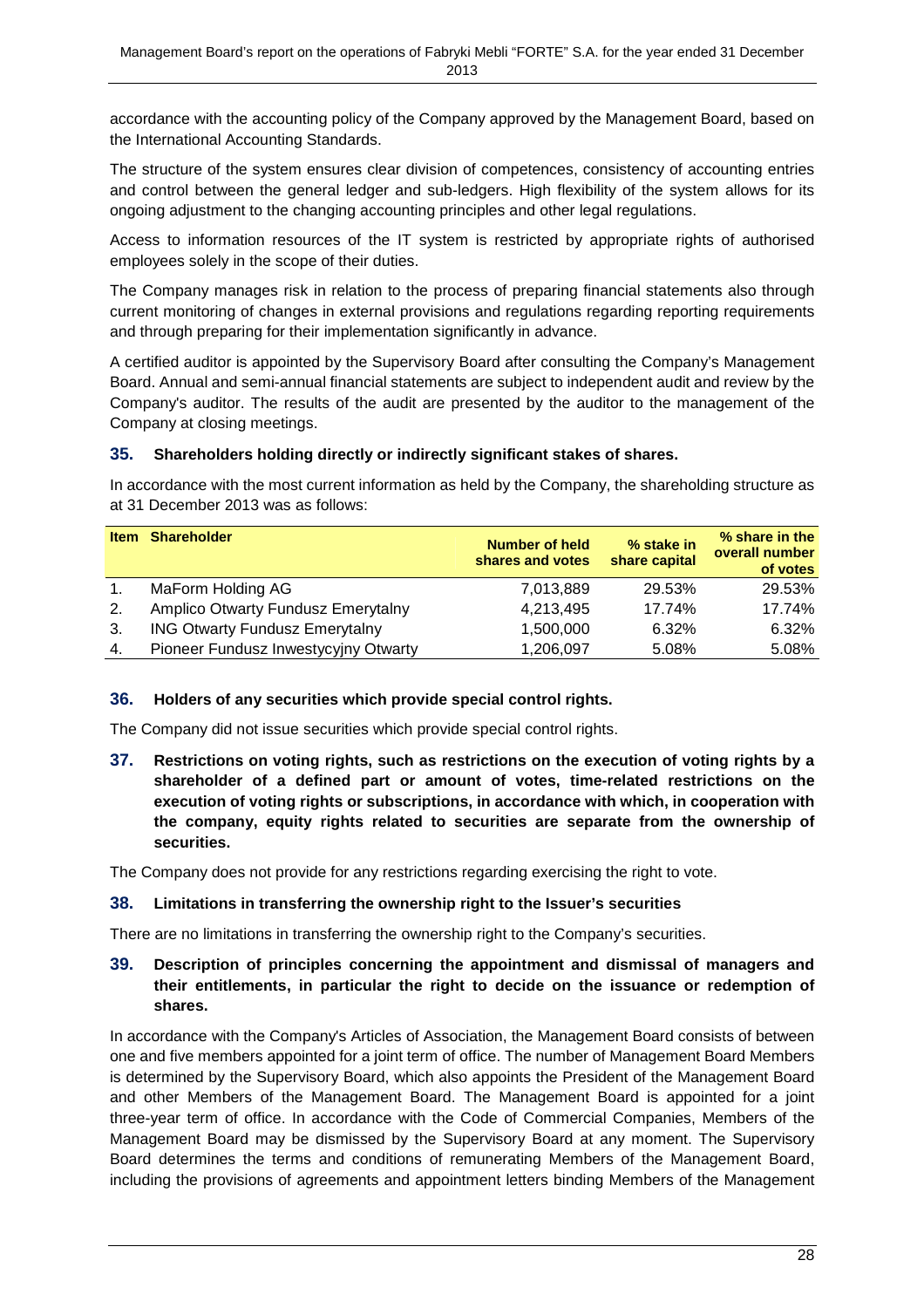Board with the Company. In accordance with the Articles of Association of the Company, the Management Board directs the activities of the Company and represents it before third parties. The activities of the Management Board are managed by the President of the Management Board. The scope of activities of the Management Board includes all matters related to managing the Company not restricted to the competencies of the Company's other bodies.

The powers of the Management Board of the Company related to the right to decide on redeeming shares do not deviate from the regulations contained in the Code of Commercial Companies.

#### **40. Principles of introducing amendments to the articles of association or memorandum of association of the Issuer.**

The Company's Articles of Association are amended in accordance with mandatory provisions of the Code of Commercial Companies, i.e. Art. 430 et seq., by way of a resolution of the General Meeting of the Company.

The General Meeting of the Company may authorise the Supervisory Board to establish the consolidated text of the amended Company's Articles of Association.

The Company's Management Board, acting in accordance with the Regulation of the Minister of Finance of 19 February 2009 concerning current and periodic information provided by securities Issuers and conditions of recognising as equivalent information required under the regulations of a state not being a member state (Journal of Laws of 28 January 2014, item 133), informs shareholders of intended amendments to the Company's Articles of Association made and of the preparation of the consolidated text of the Articles of Association which takes into consideration the amendments made, by publishing current reports and placing the current Articles of Association on the Company's website.

**41. The manner of functioning of the general meeting and its principal powers and a description of the rights of shareholders and the manner of their execution, in particular the principles arising from regulations of the general meeting, if such regulations have been adopted and are not a direct result of the existing law.** 

The manner of functioning of the General Meeting of Fabryki Mebli "FORTE" S.A. and its powers, as well as the rights of shareholders and the manner of their execution are determined by the following documents:

- 1. the Code of Commercial Companies,
- 2. the Company's Articles of Association,
- 3. Regulations of General Meetings.

The schedule of works regarding organising General Meetings is planned in such a way as to duly perform obligations towards shareholders and allow them to execute their rights.

On 28 May 2013, the General Meeting was convened by the Company's Management Board through a notice published on the Company's website at least 26 days prior to the date of the General Meeting, and in a manner specified for transmitting current information according to the provisions on public offering and conditions governing the introduction of financial instruments to organised trading and on public companies. Resolutions adopted by the General Meeting were published on the Company's website.

Resolutions of the General Meeting are adopted by a simple majority of the votes cast, unless the provisions of law or the Company's Articles of Association provide otherwise. Votes in favour of or against a resolution are considered votes cast.

The following matters were reserved in the Articles of Association to the exclusive decision of the General Meeting:

- terms and conditions and manner of redeeming shares of the Company,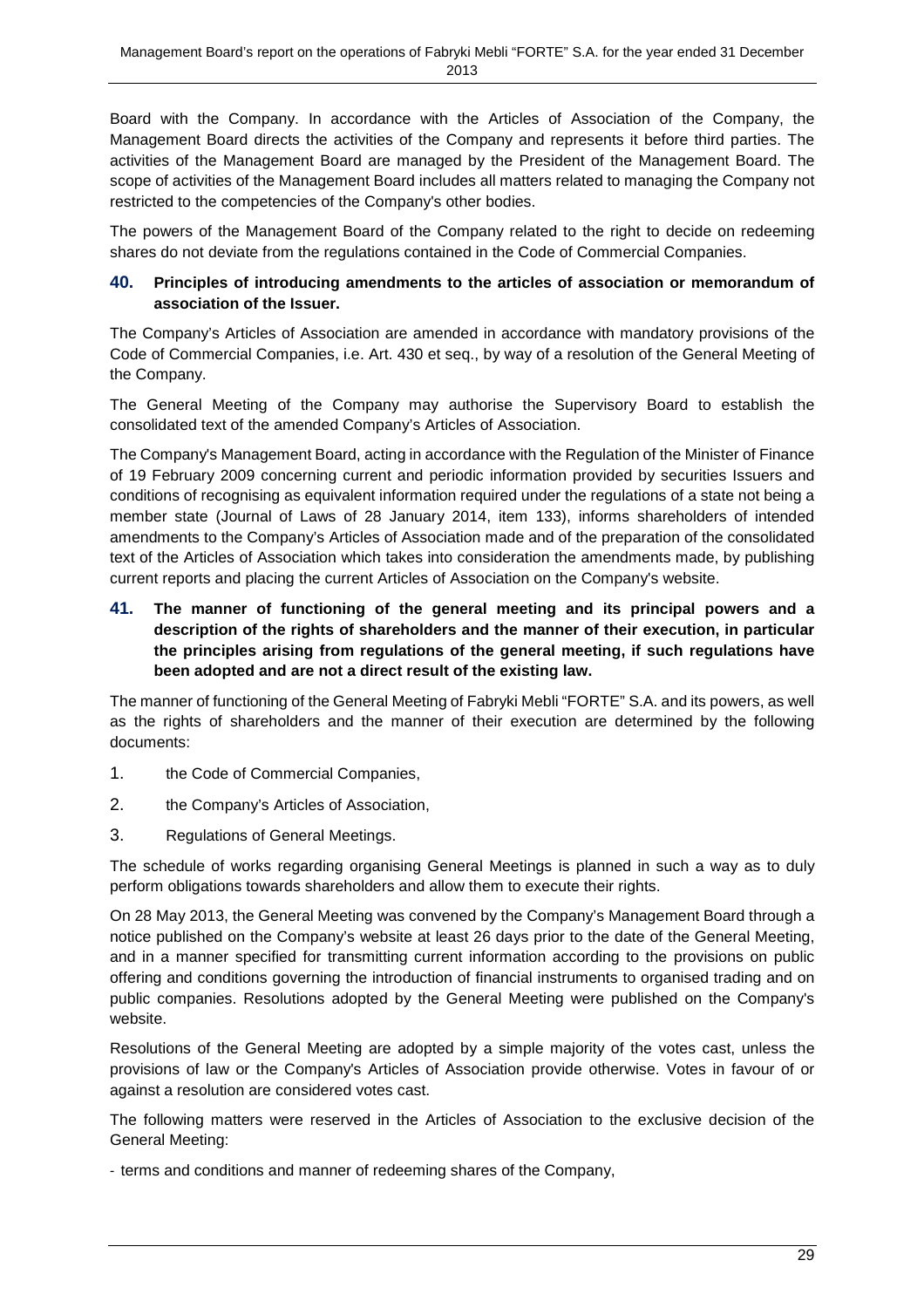- terms and conditions of issuing utility certificates in exchange for redeemed shares,
- creating reserve capital and earmarked funds,
- allocating reserve capital,
- allocating pure profit earned by the Company.

A resolution of the General Meeting is not required for the purchase and sale of real property, perpetual usufruct, and a share in real property (decisions on such matters are reserved for the Company's Supervisory Board).

Representatives of the media may be present during the General Meeting.

The participants of the Annual General Meeting of the Company always include Members of the Management Board and the Supervisory Board and the Company's certified auditor.

The course of the Annual General Meeting was compliant with the provisions of the Code of Commercial Companies and the Company's Regulations of General Meetings. Members of the Management Board, Supervisory Board and the certified auditor of the Company present during the Meeting were ready to give any explanations and respond to the shareholders' questions in the scope of their competencies in accordance with the binding provisions of law.

Shareholders can participate in the General Meeting and exercise the voting right in person or through a proxy.

**42. Composition of issuer's managing, supervising and administering bodies, changes they underwent during the last financial year and description of their activities.** 

#### **SUPERVISORY BOARD**

The Company's Supervisory Board acts on the basis of the provisions of the Code of Commercial Companies, the Company's Articles of Association and the Regulations of the Supervisory Board of Fabryki Mebli "FORTE" S.A. with its registered seat in Ostrów Mazowiecka. The Supervisory Board consists of between five and seven members. The Chairman of the Supervisory Board is appointed by the General Meeting. From among its members, the Supervisory Board appoints the Vice Chairman and, if necessary, the secretary. If the number of members of the Supervisory Board falls below the minimum number set out in the Code of Commercial Companies, the General Meeting supplements /appoints/ the Supervisory Board for the remaining part of the term of office.

The term of office of the Supervisory Board is four years. In accordance with resolution No 25/2011 adopted on 22 June 2011, the Annual General Meeting of Fabryki Mebli "FORTE" S.A. established a five-person Supervisory Board of the Company in the current term of office.

In 2013, the Supervisory Board of Fabryki Mebli "FORTE" S.A. was composed of:

- Zbigniew Sebastian Chairman,
- Władysław Frasyniuk Vice Chairman,
- Tomasz Domagalski,
- Stanisław Krauz,
- Marek Rocki.

The exclusive competence of the Supervisory Board includes in particular adopting resolutions on matters regarding:

1. purchasing and selling real property, perpetual usufruct or a share in real property, selling and transferring rights to use real property, encumbrance on real property, establishing limited property rights on the property of the Company,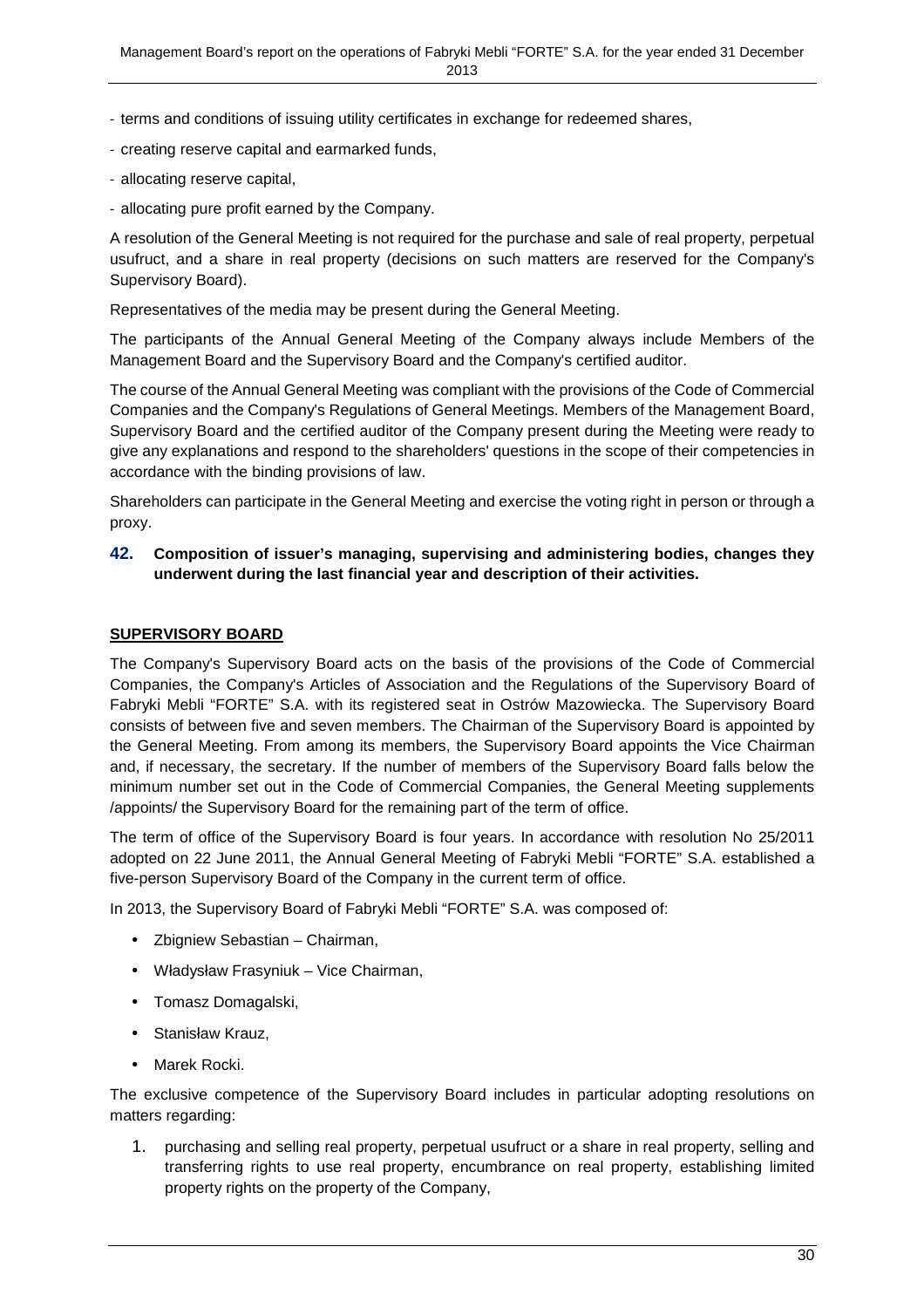- 2. taking out loans exceeding the Company's financial plan,
- 3. granting sureties to the amount exceeding in total the equivalent of EUR 150,000,
- 4. taking over the obligations of third parties,
- 5. accepting and establishing pledges and other collaterals, except for a pledge and collaterals related to the ordinary business of the Company in the amount not exceeding in total the equivalent of EUR 150,000,
- 6. concluding, terminating and amending lease agreements and other such agreements, if they are concluded for a period longer than three years and when the annual lease rent paid by the Company exceeds the equivalent of EUR 150,000,
- 7. leasing the enterprise or its part,
- 8. purchasing and selling establishments and branches of the Company,
- 9. selling the Company's enterprise or its part,
- 10. approving employee participation in profits and granting special pension rights,
- 11. establishing the annual plan for the enterprise (in particular investment and financial plans), as well as strategic plans.
- 12. granting borrowings outside the ordinary course of trade to a total amount exceeding the equivalent of EUR 50,000.

Meetings of the Supervisory Board are held when necessary, but at least three times within a financial year.

The Members of the Supervisory Board may cast their vote in writing via another Member of the Supervisory Board. The Supervisory Board may also adopt resolutions in writing or through direct remote communication means. A resolution is valid if all Members of the Supervisory Board have been notified of the content of the draft resolution.

Taking into consideration the fact that in the current term of office the Supervisory Board is composed of five persons, the functions of the Audit Committee are performed by the whole Supervisory Board.

No other committees were established in the Company.

#### **MANAGEMENT BOARD**

The Company's Management Board acts on the basis of the provisions of the Code of Commercial Companies, the Company's Articles of Association and the Regulations of the Management Board of Fabryki Mebli "FORTE" S.A. with its registered seat in Ostrów Mazowiecka. The Management Board consists of between one and five members appointed for a joint term of office. The Management Board of Fabryki Mebli "FORTE" S.A. was appointed for a three-year term of office, for the years 2011–2014, and in the period from 1 January to 31 December 2013 it was composed of four persons, i.e. the President, the Vice President and two other Members of the Management Board. In 2013, the Management Board was composed of:

Maciej Formanowicz – President of the Management Board,

Robert Rogowski – Vice President of the Management Board,

Gert Coopmann – Member of the Management Board,

Klaus Dieter Dahlem – Member of the Management Board.

In accordance with the Articles of Association of the Company, the Management Board directs the activities of the Company and represents it before third parties. The activities of the Management Board